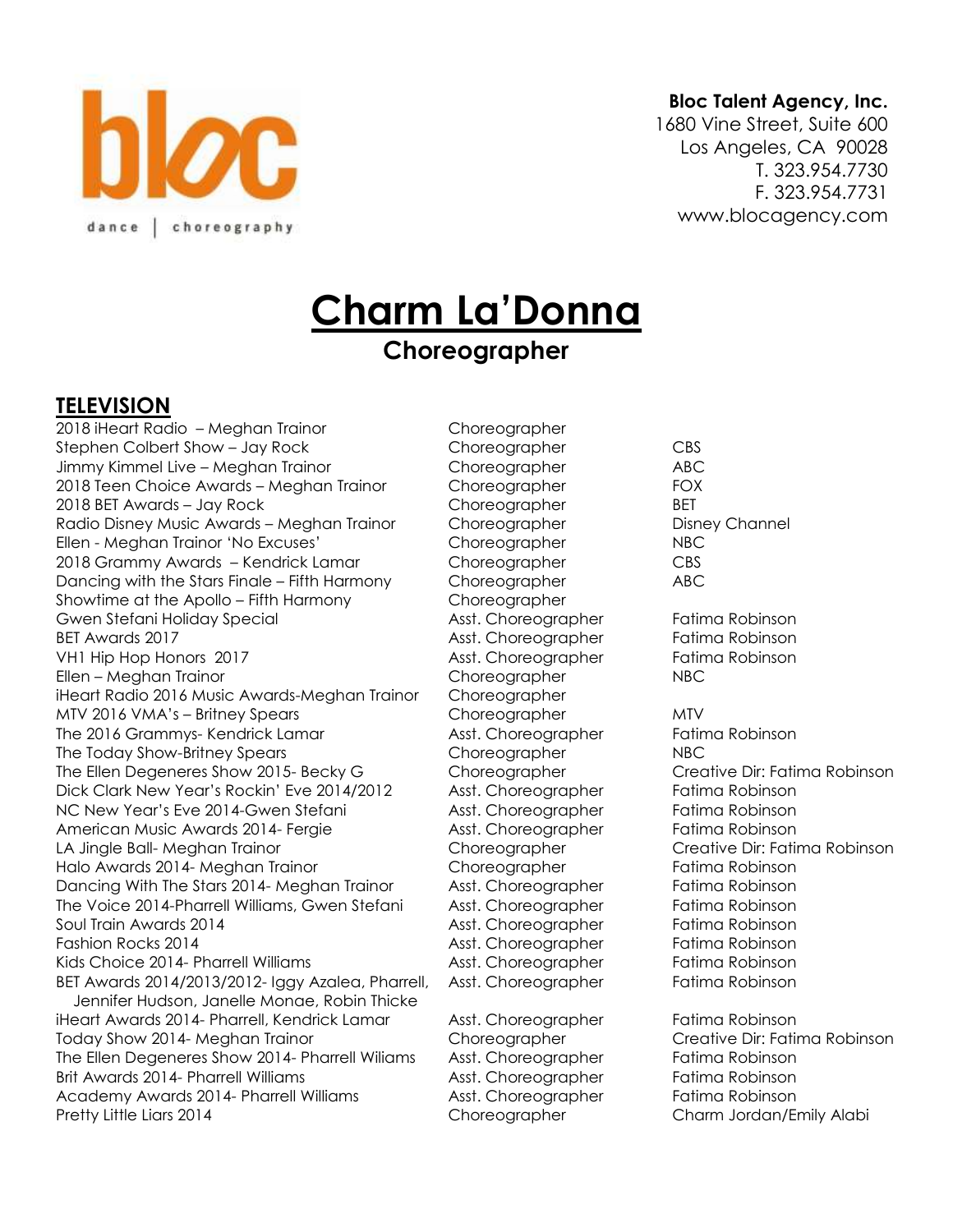## **TELEVISION – cont.**

Billboard Awards 2013- Selena Gomez Asst. Choreographer Fatima Robinson Radio Disney Music Awards 2013- Selena Gomez Asst. Choreographer Fatima Robinson Dancing With The Stars 2013- Selena Gomez Asst. Choreographer Fatima Robinson MTV Movie Awards 2013- Selena Gomez Asst. Choreographer Fatima Robinson American Idol 2012- Jennifer Hudson **Asst. Choreographer** Fatima Robinson Tonight Show 2012- will.i.am Asst. Choreographer Fatima Robinson 10 Things I Hate About You **Asst. Choreographe** Fatima Robinson Jimmy Kimmel- Black Eyed Peas, Pharrell Asst. Choreographer Fatima Robinson So You Think You Can Dance- The Veronicas Asst. Choreographer Fatima Robinson Greek 2008/2009 **Asst. Choreographer** Fatima Robinson

### **TOURS/LIVE STAGE**

Sevyn Streeter Choreographer Klondike – BET Experience Choreographer Kehlani Choreographer Belly – Coachella Choreographer 6lack – The Novo Choreographer 6lack – Coachella Choreographer Fifth Harmony – Jingle Ball **Choreographer** Meghan Trainor – Jazz Fest Choreographer Megan Trainor "Untouchable" Tour Choreographer The Billboard Awards-Britney Spears Choreographer Cheetah Girls Tour 2008 Co-Choreographer Hilary Duff Tour 2008 Asst. Choreographer Fatima Robinson

## **MUSIC VIDEOS**

John Legend "A Good Night" ft. BloodPop Choreographer Dir: Mishka Kornai Meghan Trainor "Let You Be Right" Choreographer Meghan Trainor "No Excuses" Choreographer Sevyn Streeter "Anything You Want" Choreographer Meghan Trainor "I'm a Lady" Choreographer Britney Spears ft. Tinashe "Slumber Party" Choreographer Britney Spears ft. G-Eazy "Make Me" Choreographer Fatima Robinson Meghan Trainor "Me too" Choreographer Meghan Trainor "No" Choreographer Meghan Trainor "Lips are Movin" Choreographer Creative Dir: Fatima Robinson Meghan Trainor "All About that Bass" Choreographer Fergie "M.I.L.F" Asst. Choreographer Fatima Robinson

Kelly and Michae 2014- Meghan Trainor Choreographer Creative Dir: Fatima Robinson Black Eyed Peas – UEFA Asst. Choreographer Fatima Robinson Kendrick Lamar – Coachella **Asst. Choreographer Fatima Robinson** 88th Academy Awards **Asst. Choreographer** Fatima Robinson CBS Radio Hollywood Bowl 2014-Pharrell Asst. Choreographer Fatima Robinson Pharrell tour 2014 **Asst. Choreographer** Fatima Robinson Selena Gomez Tour 2013 **Asst. Choreographer** Fatima Robinson Cee-Lo Loberace Las Vegas 2013 Asst. Choreographer Fatima Robinson Cheryl Cole tour 2012 **Asst. Choreographer** Fatima Robinson JJ 2010 Choreographer Charm/ Danielle Perez Wango Tango- Black Eyed Peas Asst. Choreographer Fatima Robinson Los Angeles Sparks Kids 2004-2005 Choreographer/Dancer Charm/Chuckie The Game MTV \$2.00 Bill Concert Asst. Choreographer/Dancer Fatima/Charm/ Lil C